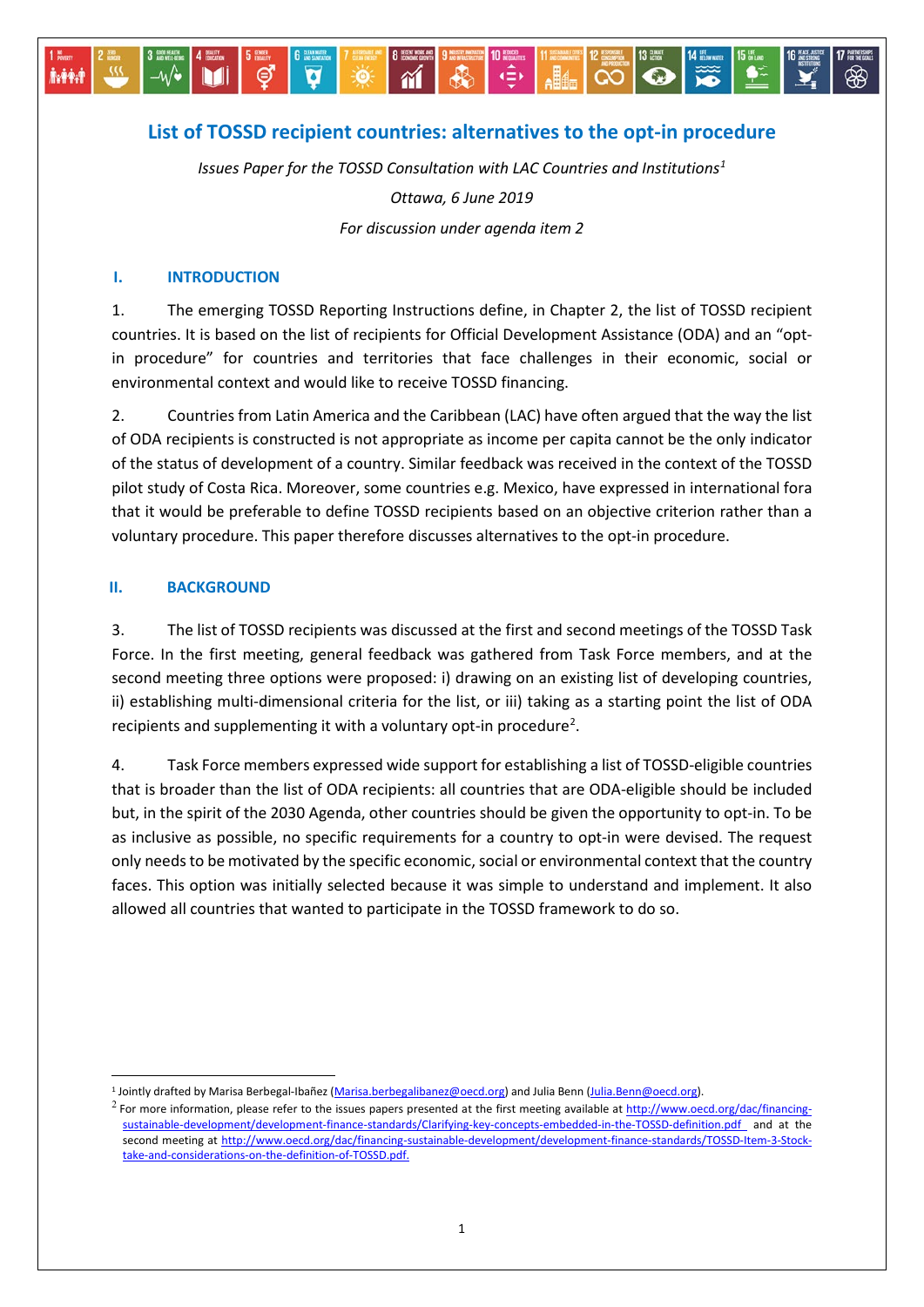#### **III. POTENTIAL ALTERNATIVES TO THE OPT-IN PROCEDURE**

5. After consulting with different experts on the matter, the TOSSD Task Force Secretariat has identified three additional factors or methods that could be taken into account in elaborating the list of TOSSD recipients. These are:

- **The capacity of the countries to redistribute their own income.** This is a measure proposed by the researcher Martin Ravaillon in his article *Do poorer countries have less capacity for redistribution? [3](#page-1-0)*
- **The borrower status of the country in multilateral development banks**. A criterion for including a country in the list could be whether it can borrow from regional development banks e.g. Inter-American Development Bank.
- **The structural gaps in the country**. This is a multidimensional measure of poverty developed by the Economic Commission for Latin America and the Caribbean (ECLAC).

# **a. Capacity of countries for redistribution**

6. The measurement of capacity of countries for redistribution looks at whether the "rich" people of the developing country could finance the poverty gap of the country with a tax. This tax, called the Marginal Tax Rate (MTR), would finance a basic income scheme which would bring all the poor above the poverty line. If the MTR is very high, it can reasonably be argued that the country does not have the capacity to redistribute its income. If it is low, then the country can redistribute its income and is less dependent on external resources.

7. The "rich" are defined as those who would not be defined as "poor" in a high income country. The reasoning here is that it would seem unfair to finance the poverty gap in a developing country by redistributing the income of people that would be considered poor in a high income country. The poverty line of the US for a family of four is used, which is established at 13 USD per person per day at 2005 PPP. The "poor" are defined as per the either 1.25 USD or 2 USD per day poverty lines, which are the most common in developing countries. The MTR is neutral to the middle class, who is not expected to finance the poverty gap.

8. The information on the MTR for each country is not available at the moment, but could be calculated using the PovcalNet tool of the World Bank.

# **b. Borrower status in multilateral development banks**

9. This method would explore whether a given country has a right to borrow from the regional development bank of which it is part. In Latin America and the Caribbean, the borrower status of countries of the Inter-American Development Bank (IADB) would be looked at. The IADB has 26 borrowing member countries in the region<sup>[4](#page-1-1)</sup>, of which 22 are ODA recipients. In addition, the Bahamas,

<span id="page-1-0"></span> $\frac{1}{3}$ <sup>3</sup>Available a[t https://www.degruyter.com/view/j/jgd.2010.1.2/jgd.2010.1.2.1105/jgd.2010.1.2.1105.xml](https://www.degruyter.com/view/j/jgd.2010.1.2/jgd.2010.1.2.1105/jgd.2010.1.2.1105.xml)

<span id="page-1-1"></span><sup>4</sup> The list is available a[t https://www.iadb.org/en/about-us/capital-stock-and-voting-power%2C1352.html](https://www.iadb.org/en/about-us/capital-stock-and-voting-power%2C1352.html)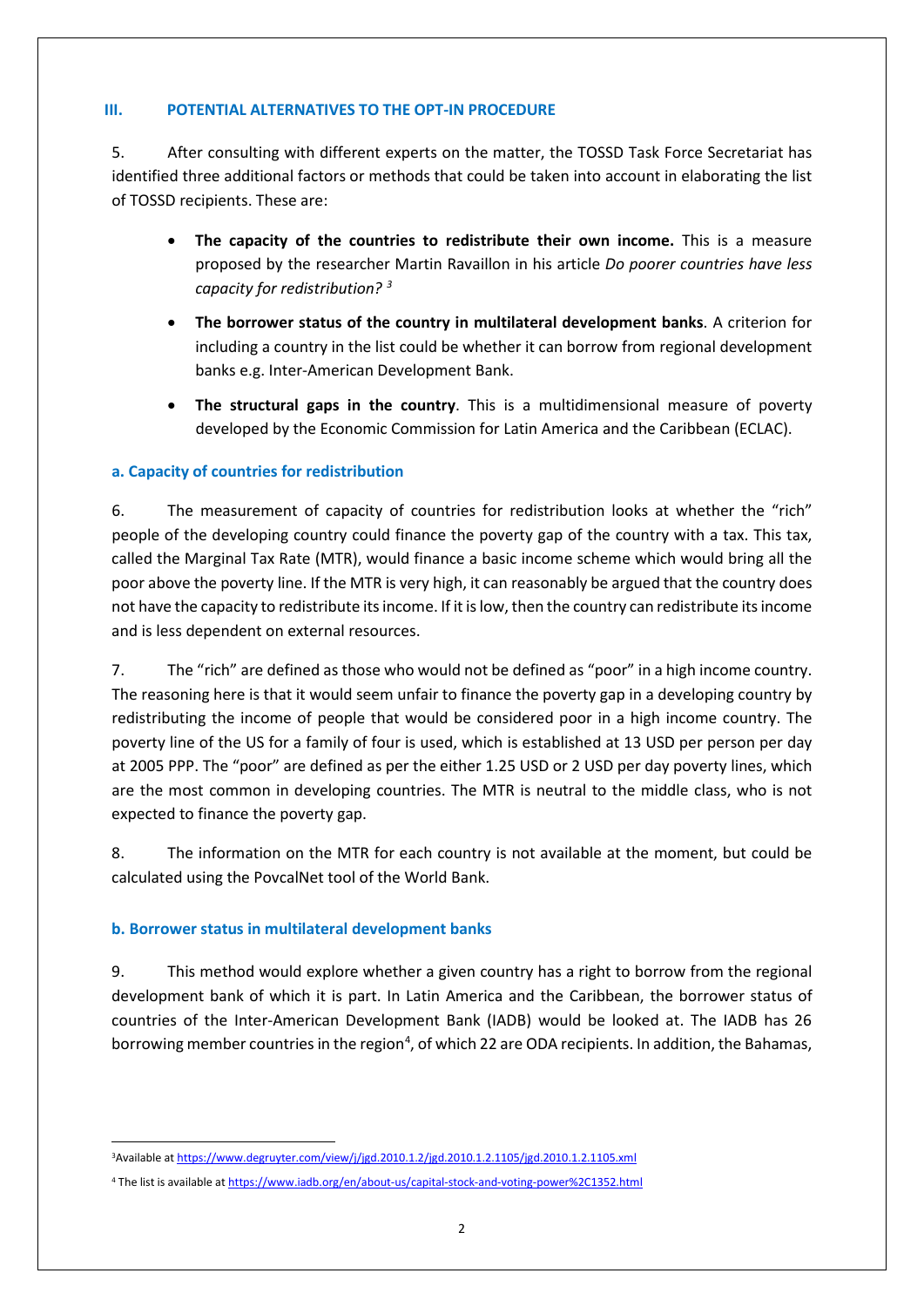Barbados, Chile and Uruguay can borrow from the IADB. In Asia, countries' status as borrowers from the Asian Development Bank would be considered[.5](#page-2-0)

10. Each MDB has its own criteria for deciding on the borrower status and banks do not share a common methodology. However, they do publish the list of countries that can borrow, so this methodology would be easy to apply.

# **c. Multi-dimensional measure of development or poverty: ECLAC's structural gap methodology**

11. ECLAC has a well-known and sound methodology to measure the level of development of a country: the structural gap approach. In 2010, ECLAC member states mandated the institution to analyse new alternatives for generating the volume of resources necessary for financing the development of LAC countries and develop a broader set of indicators to reflect the particular realities in the countries and support the identification of their main needs. ECLAC's methodology proposes complementing the per capita income measure with an analysis of structural gaps that constrain the development of middle-income countries.

12. Gaps considered in this methodology are: (i) per capita income, (ii) inequality, (iii) poverty, (iv) investment and savings, (v) productivity and innovation, (vi) infrastructure, (vii) education, (viii) health, (ix) fiscality, (x) gender, and (xi) the environment. The methodology then selects indicators as proxies for those gaps. The results show that the ranking of countries is very different depending on which gap is considered. [6](#page-2-1)

13. To establish the list of TOSSD recipients, several or all of the above structural gaps could be looked at. The data are available for LAC countries, but not necessarily for the rest of the world. Therefore, if this option is preferred, the Secretariat will need to assess, in collaboration with ECLAC, which indicator(s) could be available for all countries.

# **IV.PROS AND CONS OF EACH ALTERNATIVE**

**.** 

14. The table below compares the pros and cons of the voluntary opt-in procedure and the three alternatives to it proposed in this paper.

| <b>METHODOLOGY</b> | <b>PROS</b>                                                                    | <b>CONS</b>                                                   |
|--------------------|--------------------------------------------------------------------------------|---------------------------------------------------------------|
| Opt-in procedure   | In line with country's ownership<br>and capacity to take its own<br>decisions. | It could give the opportunity to<br>rich countries to opt-in. |
|                    | Easy to implement.                                                             |                                                               |

<span id="page-2-0"></span> $<sup>5</sup>$  In the case of the Asian Infrastructure Investment Bank (AIIB), all countries, including high income countries, are potentially allowed to</sup> borrow.

<span id="page-2-1"></span><sup>6</sup> For more information, please see ECLAC's report: Middle-income countries: a structural gap approach, available at [https://repositorio.cepal.org/bitstream/handle/11362/13536/S2012864\\_en.pdf?sequence=1&isAllowed=y.](https://repositorio.cepal.org/bitstream/handle/11362/13536/S2012864_en.pdf?sequence=1&isAllowed=y) Indicators can be found in page 23.